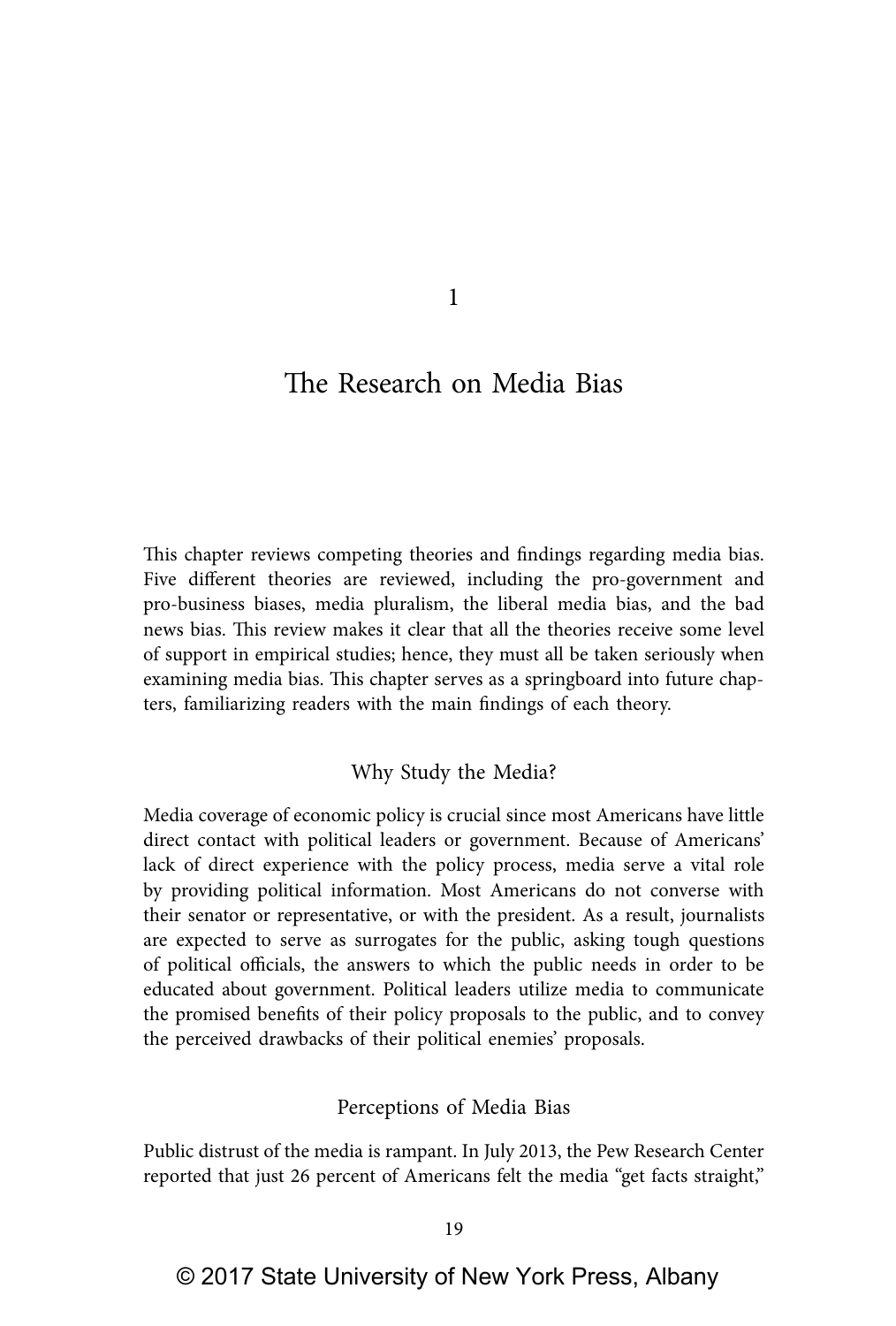compared to a high of 55 percent in 1985. Sixty-seven percent said that news stories "are often inaccurate," compared to 34 percent in 1985. Seventy-six percent felt the media "favor one side" in reporting, up from 53 percent in 1985.<sup>1</sup> Other surveys find similar levels of public distrust. A 2011 survey from *The Hill* magazine found that 68 percent felt the media were biased, with respondents twice as likely to feel journalists exhibited a liberal over a conservative bias.<sup>2</sup> Another 2011 survey by Gallup reported Americans were more than three times as likely to claim the media share a liberal over a conservative bias.<sup>3</sup> These statistics suggest the issue of bias occupies a prominent place in the public mind.

### Media Bias: What It Is and Why It Matters

In *Public Opinion*, Walter Lippmann argued that biases in the information-gathering process matter because they influence "the pictures" people form "in our heads." Lippmann argued that the world

is altogether too big, too complex, and too fleeting for direct acquaintance. We are not equipped to deal with so much subtlety, so much variety, so many permutations and combinations. And although we have to act in that environment, we have to reconstruct it on a simpler model before we can manage it.<sup>4</sup>

Bias in the news is important because it speaks to the quality of the informational environment in the United States, and whether Americans are able to form coherent, meaningful opinions regarding the political system. If a political party dominates the news, its adherents enjoy an advantage over their partisan opponents in influencing what issues the media cover (known as "agenda building"), what issues the public thinks about (known as "agenda setting"), and influencing *how* the public thinks about political issues (known as "priming").<sup>5</sup> Officials' privileged position in the news does not guarantee they will influence public attitudes, but it at least provides them with an advantage in their efforts to persuade citizens.

## Competing Theories of Bias

Many scholars have addressed media bias. They often disagree, however, about precisely *how* media are biased. The sections below explore the topic of bias in detail.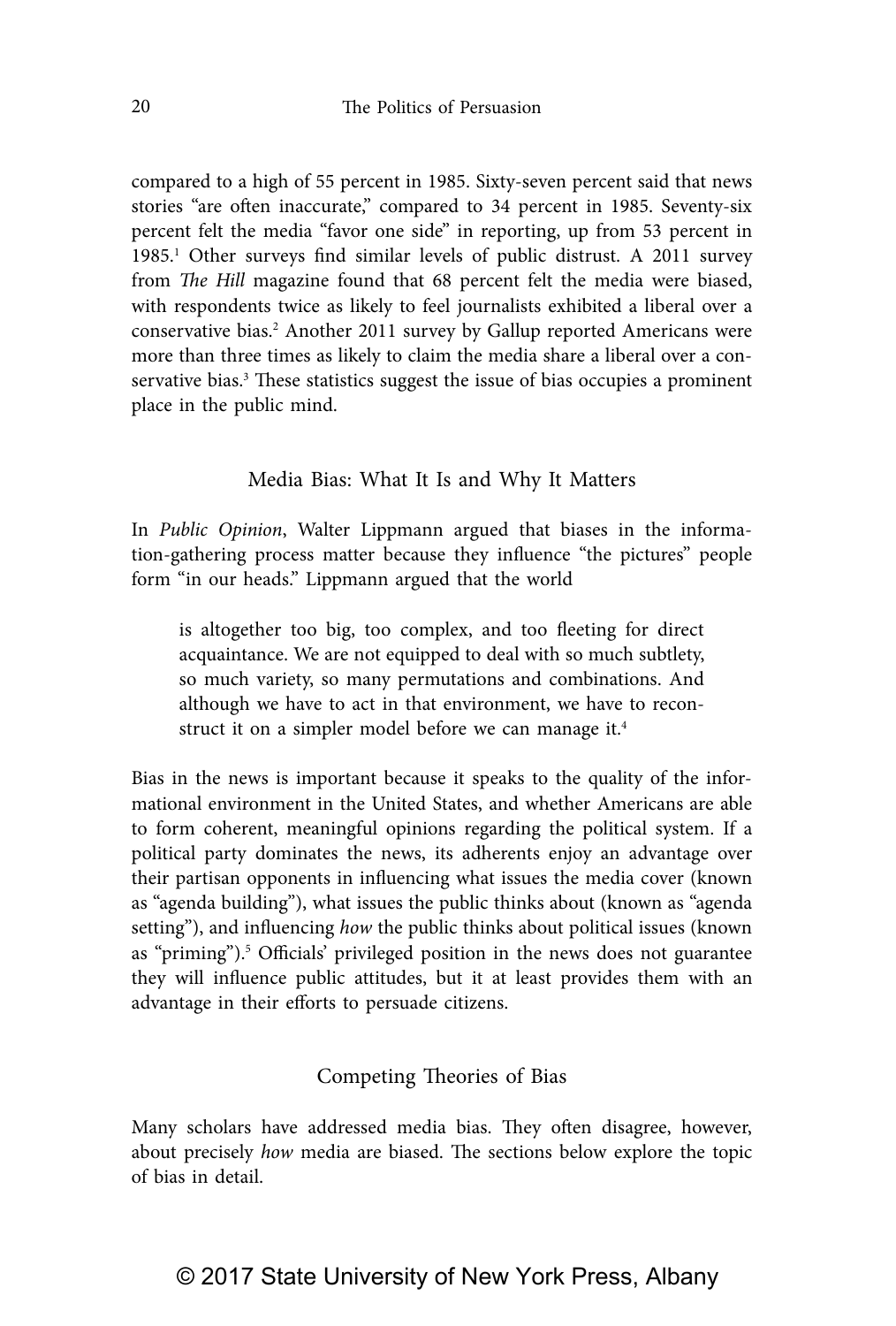### *The Pro-Government, Indexing Bias*

The pro-government bias theory portrays journalists as "indexing" their coverage to fit the range of views expressed by political officialdom.<sup>6</sup> Much of this literature is devoted to analyzing coverage of foreign policy issues. In his study of the Vietnam War, Hallin found that coverage that was critical of the war grew during times of government discord:

In situations where political consensus seems to prevail, journalists tend to act as "responsible" members of the political establishment, upholding the dominant political perspective and passing on more or less at face value the views of authorities assumed to represent the nation as a whole. In situations of political conflict, they become more detached or even adversarial, though they normally will stay well within the bounds of the debate going on within the political "establishment."7

In *Debating War and Peace*, Mermin examines media coverage of eight U.S. military interventions, finding that criticisms during each conflict appeared only when criticisms had already been expressed by government officials.<sup>8</sup> Another review of U.S. foreign policy from 2001 to 2014 concluded that journalists typically restricted their reporting to those positions taken by Democratic and Republican officials.<sup>9</sup>

Zaller and Chiu distinguish between different forms of pro-government bias.<sup>10</sup> These forms include: "source indexing," whereby "reporters simply make the rounds among [official government] persons familiar with issues" and write "stories that summarize what they have been told," and "power indexing," in which "journalists may consider information newsworthy in proportion to its capacity to foretell or affect future events." For example, Zaller and Chiu write that reporters "paid disproportionate attention to the statements of Bush administration officials" during Senate hearings over the 1991 Gulf War "because, far more than other witnesses at the hearings, these officials were in a position to determine whether the U.S. went to war or not."11

Bennett highlights the dangers of "politically managed" news that "provides little solid basis for critical thinking" by media consumers.12 Bennett draws attention to "increasing limits on the content of news that stem from the manufacture and sale of news as a commercial product . . . [news] assignments are made increasingly with costs, efficiency, and viewer or reader reactions run with fewer concerns about informing the public."<sup>13</sup> Bennett expresses concern with the effects of corporate media monopolization on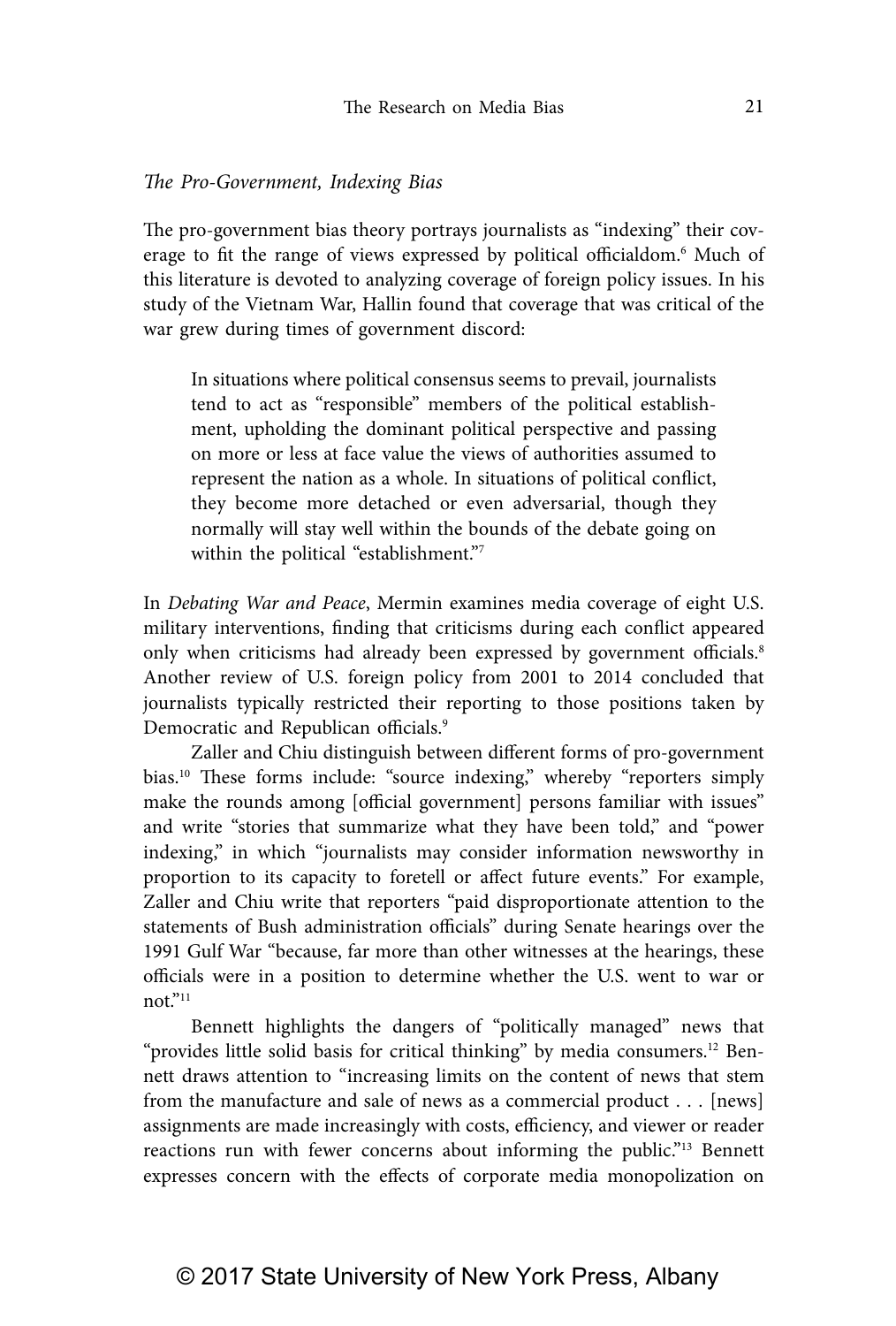the quality of news, but he does not express the more radical views of other scholars depicting journalists as propaganda agents of the state.<sup>14</sup> Hallin and Bennett describe the media as "semi-independent" from government,<sup>15</sup> while Herman, Chomsky, and McChesney depict media as the propaganda lapdogs of the government.16 Many other recent studies also claim that government officials are the main force driving news content.17

### *The Pro-business, Hegemonic Bias*

Hegemonic theory (or "hegemony") implicates media corporations in promoting upper-class business interests at the expense of democratic deliberation. Hegemony theory was developed by Italian Marxist Antonio Gramsci in the early twentieth century. Gramsci defined hegemony through a division between "coercion and consent," with economic elites exercising leadership over subordinated groups and individuals through nonviolent means. Put bluntly, hegemony is defined by the use of propaganda and pro-business messages in pursuit of elite interests. Hegemony is "rooted in an economically dominant, or potentially dominant, mode of production" in which capitalist elites seek to exercise control over the thoughts of the masses.18 The role of the "dominant fundamental group" (economic elites), however, is not to force the masses into submission through violence; quite the opposite. In a free, open society, "consent is 'historically' achieved through the prestige (and consequent confidence) which the dominant group enjoys because of its position and function in the world of production"19

Mansell explains that many studies focus on the "pressures toward commodification of news media and its consequences for the way in which power is distributed through the material conditions of the capitalist system."20 Reporters and editors are co-opted within a system that embraces capitalistic norms of economic production. Parenti and other political-communication scholars argue that media programming does not simply "reflect reality"; rather, it actively constructs reality in preference of one interpretation of the world over another.<sup>21</sup> The "social construction" theme is elaborated upon in numerous works by Berger, Luckmann, and Tuchman, and others.<sup>22</sup> Gamson, Croteau, Hoynes, and Sasson relate social construction theory back to hegemonic theory by arguing that many economic messages are "uncontested" by reporters, editors, and owners. They are "routine, taken-for-granted structures of everyday thinking" that "contribute to a structure of dominance" by business interests<sup>23</sup>

McChesney claims that hegemonic pressures influence the news, while faulting journalists for failing to adequately inform the public.<sup>24</sup> He elaborates: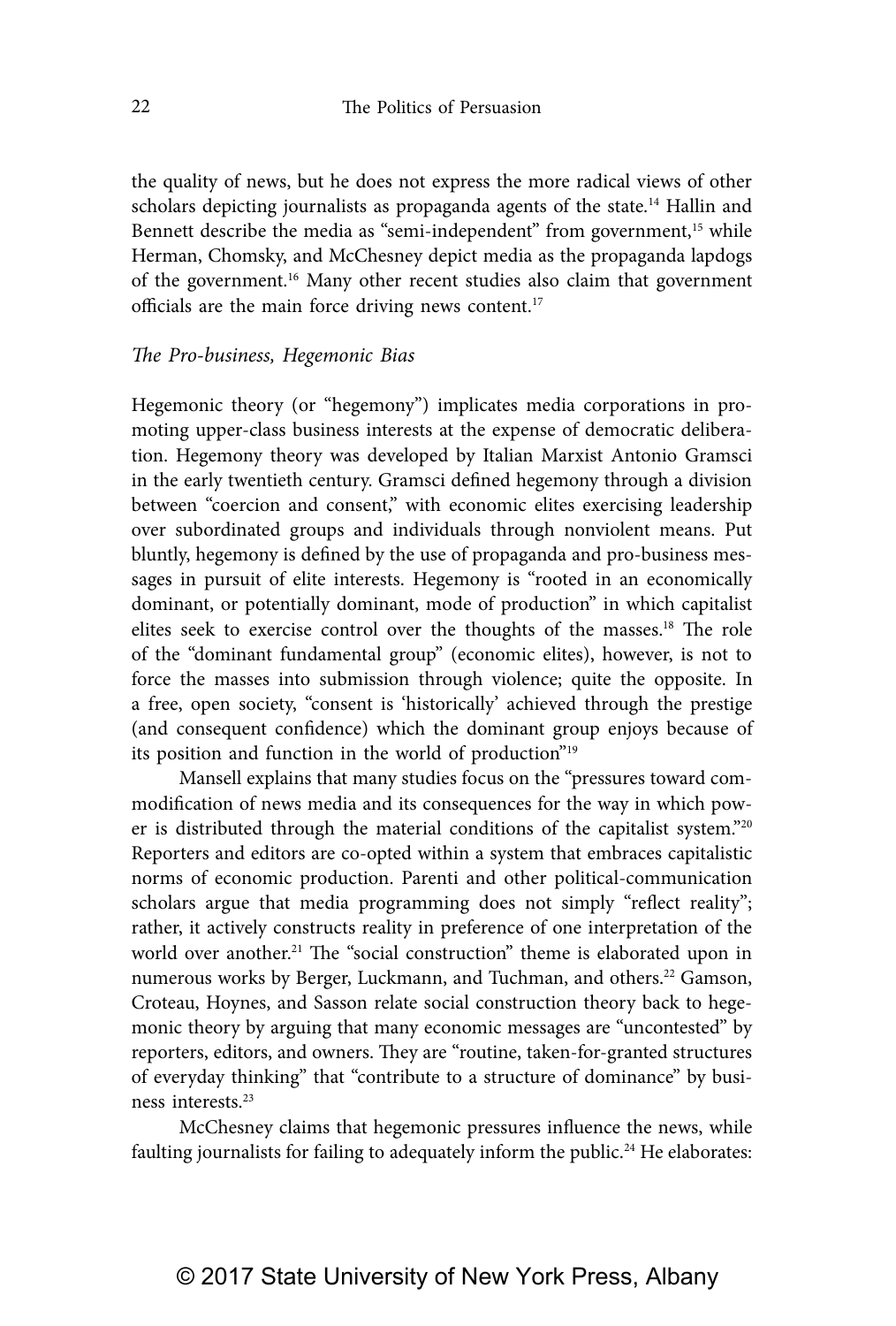There are two indispensable functions that journalism must serve in a self-governing society. First, the media system must provide a rigorous accounting of people in power . . . in both the public and private sector. This is known as the watchdog role. Second, the media system must provide reliable information and a wide range of informed opinions on the important social and political issues of the day. No single medium can or should be expected to provide all of this; but the media system as a whole should provide easy access to this for all citizens.

"By these criteria," McChesney argues, "the U.S. media system is an abject failure." He points to the emergence of "the modern commercial press system" and "the severe contradiction between a privately held media system and the needs of a democratic society." Journalism, following the rise of media "objectivity" in the twentieth century, has "three distinct biases built into it": the overreliance on official news sources "as the basis for legitimate news," the need for "a news hook or a news peg to justify a news story," and the "smuggling in" of "values conducive to the commercial aims of the owners and advertisers." McChesney contends that reporters are "oblivious to the compromises with authority they routinely make," one example being efforts to equate the "spread of 'free markets' with democracy."25

Corporate ownership creates pressure on news organizations to censor news stories that criticize advertisers. Advertisers expect a regular stream of news content for outlets they advertise with that refrains from questioning their companies, products, or business practices. Investigative stories that expose corporate malfeasance or corruption deter businesses from future advertising with a news outlet. And the threat of censorship is not idle. Previous surveys of news editors and reporters found that these pressures are ever-present. Eighty percent of editors contacted in one survey said that advertiser pressure on their organizations and reporters was common, and 45 percent knew of instances when content was altered due to advertiser pressure.<sup>26</sup> Three-quarters of reporters surveyed knew of instances when advertisers sought to influence news content, and 44 percent were aware of instances when advertisers withdrew funding because of content they deemed objectionable. Forty percent of reporters admitted their news outlet succumbed to censorship due to advertiser pressures.<sup>27</sup> Self-censorship is also an issue of concern. Approximately one-third of journalists and news editors admit that avoidance of views critical of advertisers happens "sometimes" or is "commonplace," while three-quarters admit to self-censoring stories to satisfy advertisers.<sup>28</sup>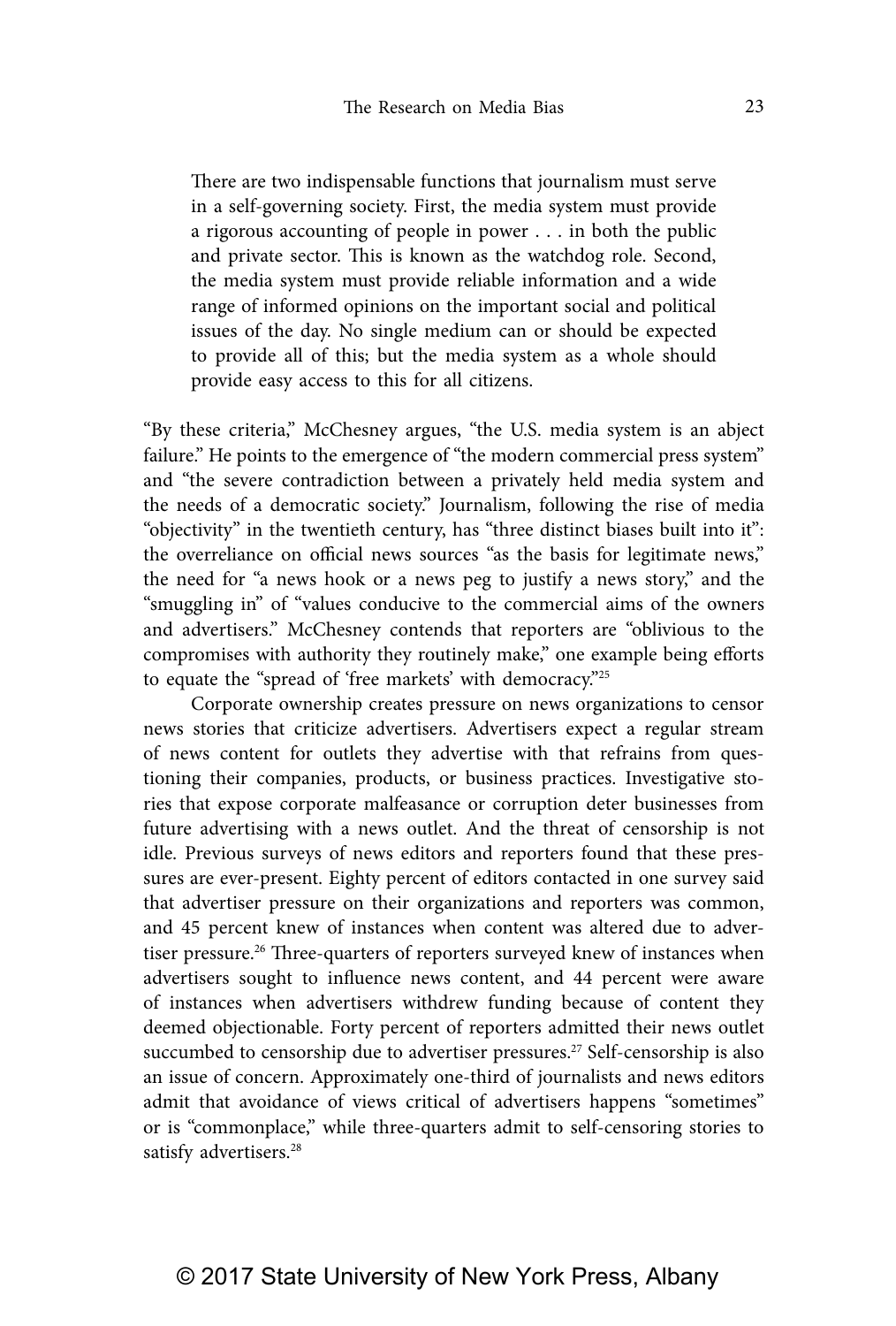Aside from advertising pressure, scholars speak of "cultural hegemony" as a prominent feature of the mass media. In *Framing Class*, Kendall discusses media representations of social inequality, the working class, the poor, and the homeless. She identifies a divergence between favorable images of affluent groups, and less favorable images for the poor and less fortunate. The wealthy are presented as "like everyone else," "caring and generous people," "personify[ing] the American dream," and playing the lead role in promoting the "gospel of materialism."29 Conversely, entertainment programming's portrayals of the working class and poor are negative: workers and unions are greedy and affiliated with organized crime, the poor are caricatured as "white trash," the working class is comprised of "buffoons, bigots, and slobs," and blue collar workers are "out of work or unhappy at work."30

Kendall's claims about class biases in the media are echoed by other scholars. Rollings's study of television during the 1980s found that entertainment programs emphasized service and professional occupations "at the expense of the production sector." Unions were "almost invisible on television" programs and were depicted as "violent, degrading, and obstructive" when they did receive attention.<sup>31</sup> Additionally, Rollings found "the role that unions" continue to play in improving the quality of life and of working conditions for workers is almost never illustrated."<sup>32</sup> This claim was repeated in Parenti's documentation of how Hollywood films convey images of unions as coercive, criminal, and ineffective.33

Some research suggests antilabor, antiworker messages are common in news reports covering laborers, strikes, and unions. Glenn claims that negative portrayals of unions are common when workers organize against corporate "free trade" agreements seen as detrimental to the working class.<sup>34</sup> Kollmeyer maintains that "negative news about the economy [has] disproportionately depicted events and problems affecting corporations and investors instead of focusing on the general workforce.<sup>35</sup> Kollmeyer found a pro-investor, pro-corporate bias in his review of hundreds of stories in the *Los Angeles Times*: "articles reporting problems threatening corporations and investors" appeared in front-page stories far more frequently than "problems threatening workers," while articles referring to corporate and investor reforms vastly outnumbered stories on reforms "designed to help workers." The average word length of business stories was significantly longer than for worker-oriented stories.<sup>36</sup>

News representations of labor are described as negative-to-nonexistent. Croteau and Hoynes examined the guest line up of *Nightline* and *MacNeil-Lehrer News Hour*, finding that only 5.7 percent of the guests on *Nightline*  were representatives of labor, public interest groups, or racial and ethnic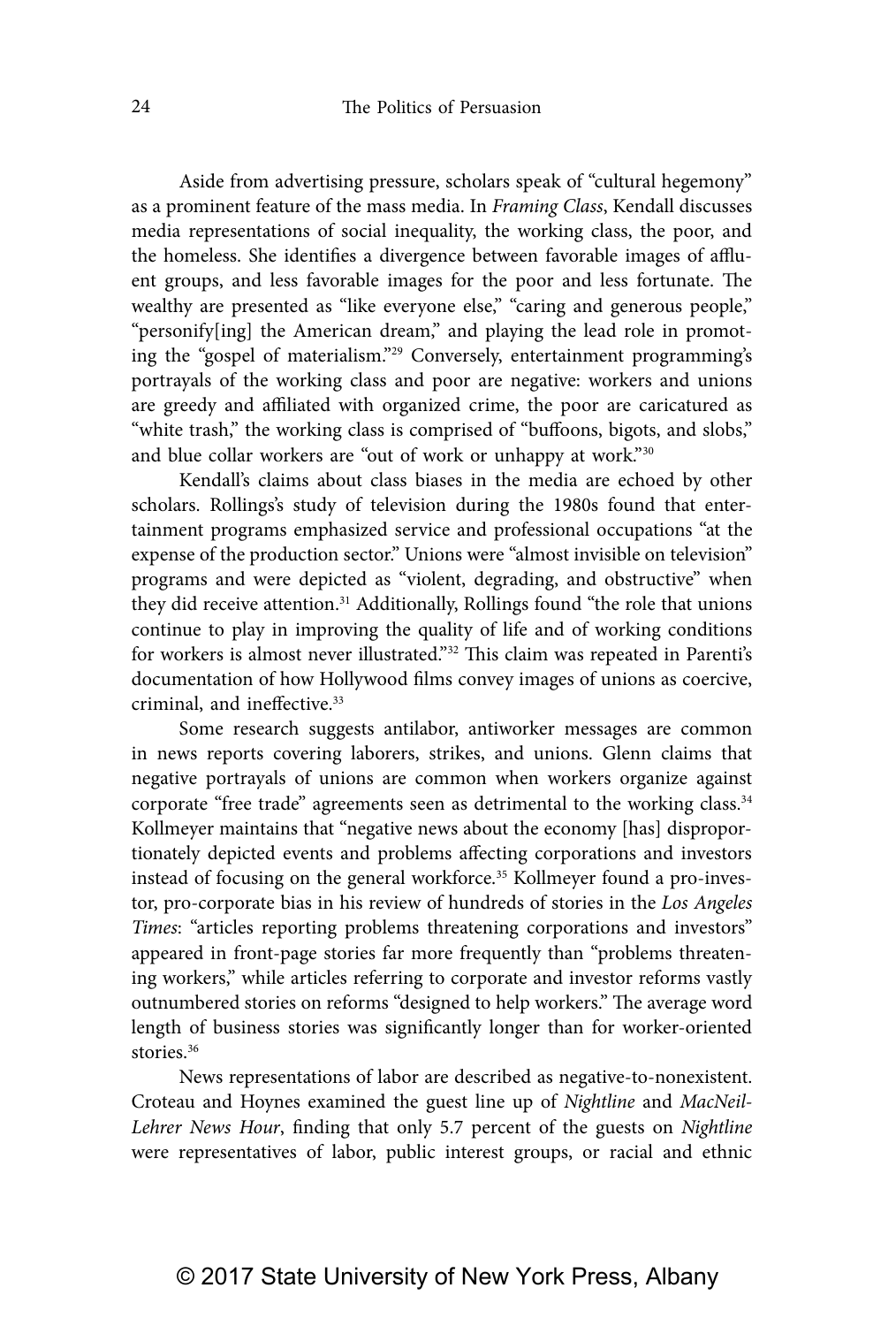leaders.37 On *Nightline* programs covering the economy, 37 percent of guests represented corporations, 17 percent were government officials, and only 5 percent represented labor. A similar pattern was found on *MacNeil-Lehrer* news programs.38 For coverage of labor strikes, reporters highlight the futility strikes in general, framing them as harming consumers, as being potentially violent, with strikers as too militant, and with union officials as inadequately representing workers.39 Tracy argues that strikes are characterized by depictions of employers as "victimized" due to workers' harmful behavior. Management is "sincere" in its negotiating tactics, while unions are "underhanded." Substantive grievances of the strikers are neglected, while government mediators with labor and management are depicted as self-sacrificing and optimistic about settling strikes.<sup>40</sup> Coverage of labor is also described as sensationalistic. Puette, Erickson, and Mitchell suggest that although strikes occur in only a miniscule number of cases in which unions negotiate contracts with employers, they account for between one-quarter to one-third of all union coverage.<sup>41</sup>

Studies suggest that economic factors influence the news in other ways as well. The size and relative profits of media markets influence reporting quality. Larger media markets are more likely than smaller ones to produce diverse media content to satisfy audience demands. As Althaus, Cizmar, and Gimpel conclude: "Big-city stations fly traffic helicopters and send large news staffs to do live stand-up reports from all around the market, while newscasts in the smallest markets are shoestring productions run by overburdened reporters."42 Vining and Marcin find that news outlets are more likely to emphasize reporting with "lower production costs" and "qualities attractive to audiences and advertisers"—two groups that are highly desired by media corporations.43 Dunaway finds that corporate ownership of newspapers produces less frequent coverage of politics, compared to privately owned newspapers.44 Schaffner and Sellers conclude that increased corporate consolidation of media ownership leads to less extensive coverage of Congress.45

Profit considerations drive production of the news. In *Market Driven Journalism*, McManus finds significant differences in midsized, large, and very large television news stations concerning efforts to cut news production costs. Large stations (having the most resources) are more likely to rely on outside fact checking "to ascertain newsworthiness," and less likely to run stories "from [outside] promoters or other media firms . . . without leaving or phoning outside the typical newsroom." Mid-to-smaller-size stations are less likely to do these things. McManus finds that inexpensive stories that are easily generated by conventional sources are more likely to be produced over expensive investigative pieces due to profit-driven concerns with minimizing operating costs.46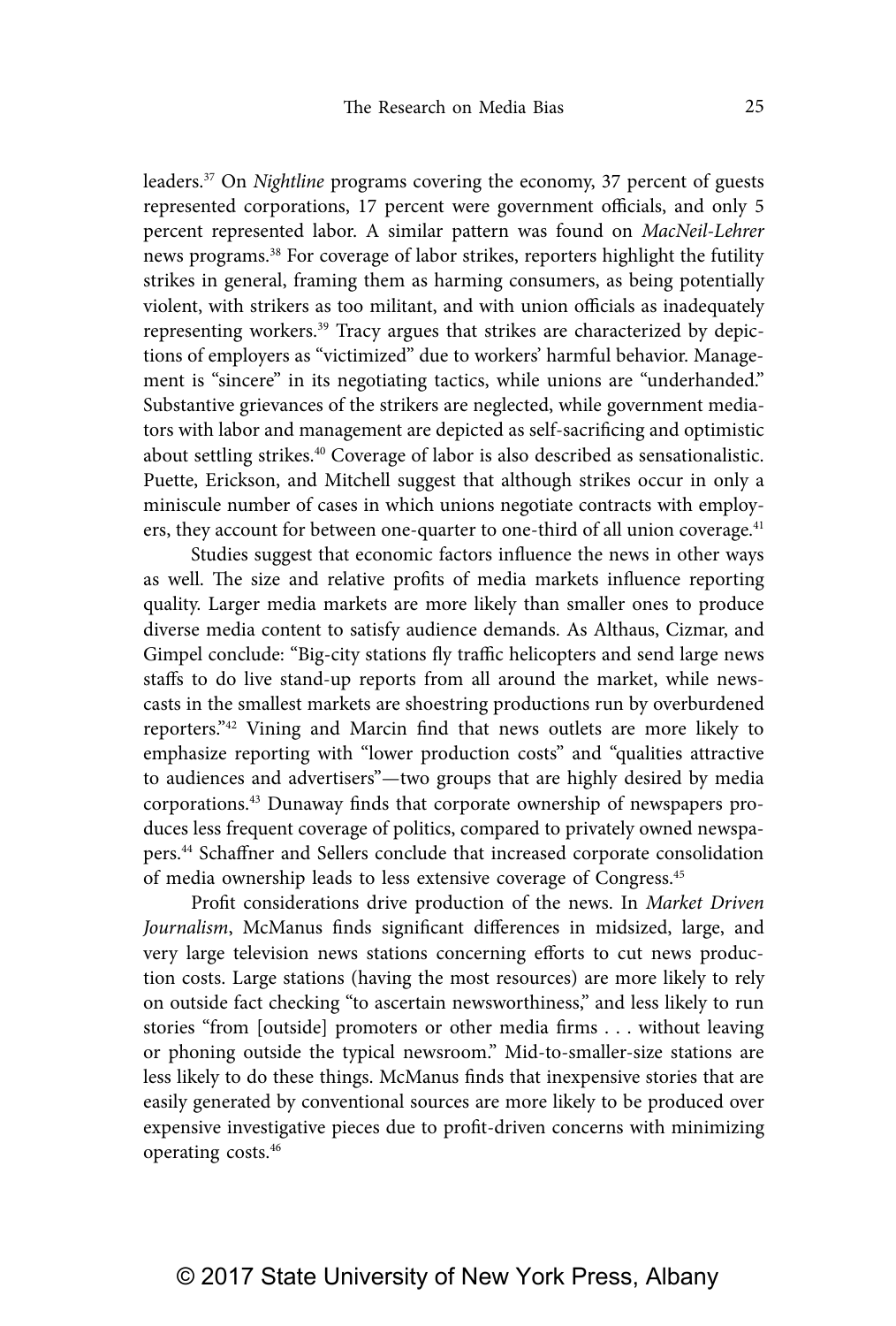Finally, some scholars claim that journalists marginalize social movements that are critical of corporate power. Solomon criticizes newspaper reporting of anticapitalist protests for oversimplifying protestors' messages, and for portraying them as "zealots" against international institutions such as the World Bank and World Trade Organization.<sup>47</sup> Giuffo criticizes reporters covering anti–corporate globalization protests for failing to provide context for demonstrators' motivations.48 News stories are said to frame protests of the International Monetary Fund, World Bank, and World Trade Organization (WTO) as "against globalization," rather than as against *corporate* globalization. Adler and Mittelman find that media rely on a single definition of globalization as driven by business interests, as opposed to being driven by transnational protests against corporate globalization.<sup>49</sup>

Goeddertz and Kraidy contend that media stress the "deviant" nature of anti–corporate globalization protestors, while editorials and columns are biased in favor of "free trade."<sup>50</sup> Analyzing the 1999 Seattle protest against the WTO, Boykoff found that more than 60 percent of the reporting featured a "violence frame," covering skirmishes between police and demonstrators, despite the protests being overwhelmingly nonviolent.<sup>51</sup> Boykoff contends that media portrayals of dissident movements, whether "starkly negative" or critical "in much subtler ways," are nonetheless "agreeable to the elite power structure."52

Do labor leaders and other nongovernmental actors appear regularly in economic policy reporting? And are they able to compete for space with business leaders and governmental officials? Are hegemonic messages dominant in reporting on public policy? I address all these questions in the next few chapters.

## The Rightward Drift of American Politics: Its Impact on the News?

One way in which pro-business biases may appear in the news is indirectly, via the rightward drift in American politics. If the political process and the actions of both political parties are increasingly defined by market policies that benefit the affluent, and if journalists defer to political officials who themselves defer to business interests, one may observe hegemonic biases in the news. Numerous scholars discuss how the American political system embraced hegemonic values from the 1970s through today. Hetherington documents the decline of liberal government policies from the early 1970s through the 2000s, arguing that the erosion of such policies produced great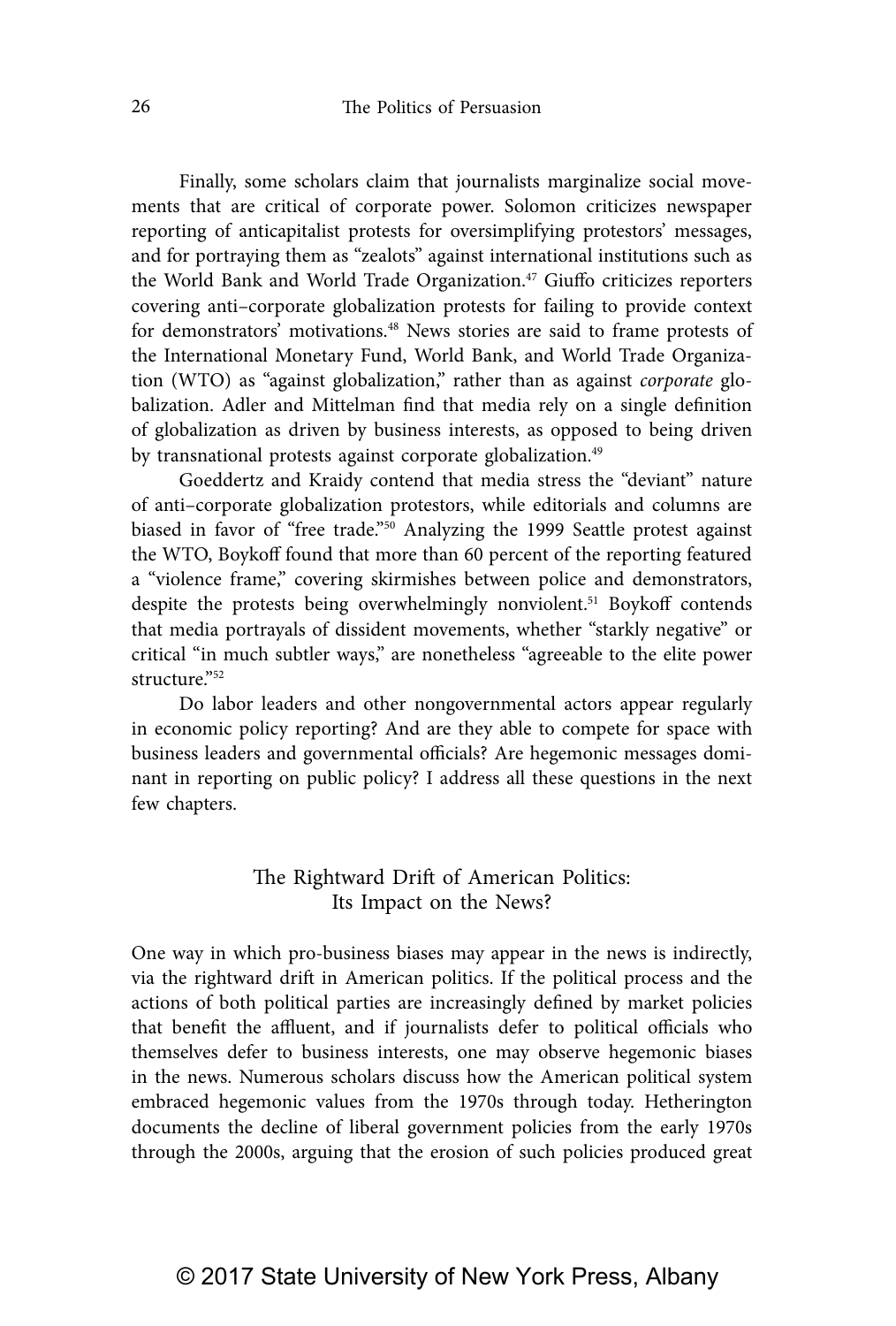public distrust of government, as officials became less concerned with promoting policies aimed at aiding the masses and disadvantaged.<sup>53</sup> Hacker and Pierson identify numerous changes in American politics favoring the affluent. These include: the growing power of corporate lobbyists via the electoral process, the embrace of "free market" ideology among political officials, the erosion of earnings for working- and middle-class families, the growing cost of living due to corporate interests in increasing profits from essential goods, the decline of American labor due to deindustrialization and failure to enforce labor law, and the targeting of tax cuts toward the affluent, at the expense of other income groups. These policies, Hacker and Pierson argue, create pressure on the masses while producing record inequality.<sup>54</sup> They also highlight the concept of "drift," defined as "the failure of government to respond to new economic realities."55 Drift refers to government failure to prioritize policies that benefit nonelites. These policies include minimum wage increases at a time when working poor's wages are declining due to inflation, efforts to protect and enforce labor laws against corporations assaulting unions and unionizing workers, and efforts to regulate growing costs of vital goods such as food, health care, and education.<sup>56</sup>

#### *Journalistic Norms: Pro-Government and Pro-Business Biases*

Scholars find that journalists operate according to standardized routines, values, and norms in creating the news. Ryfe identifies journalistic practices that drive production of news, including balance, detachment, and objectivity.<sup>57</sup>

Journalistic routines and norms may reinforce pro-government and pro-business biases. Sparrow argues that journalists routinely rely on official sources because of financial pressures to produce profits within the confines of daily deadlines. Privileging of officials is seen as standard operating procedure among reporters, who view government as the agenda setter in political reporting. Sparrow also cites market pressures as a major force on editors, who are encouraged to prioritize advertiser interests.<sup>58</sup> Bagdikian, Alger, and others discuss how advertising pressures ensure that media outlets promote mass consumerism as a dominant societal value.<sup>59</sup>

Many of the classic observational studies of reporters in the newsroom frame journalists as biased in their reporting of political and economic issues. Tuchman's study found that reporters did not spend significant time searching for nongovernmental sources, instead depending heavily on official sources.<sup>60</sup> Gans stressed the prominence of "known" sources, including presidents and presidential candidates, federal officials, state and local representatives, who dominate political stories. Conversely, "unknowns" sometimes make it into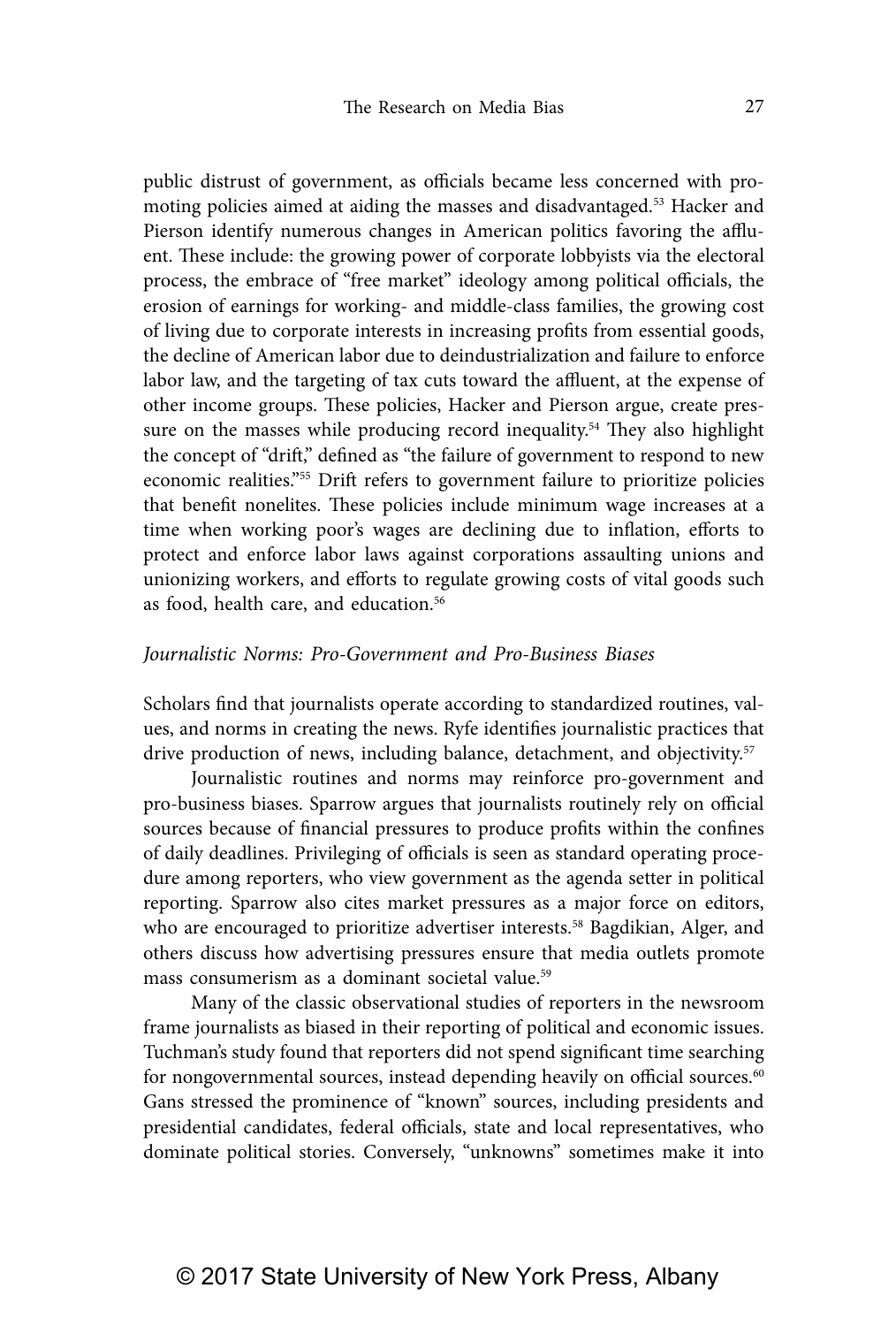the news, but in cases of extravagant or sensational events, depicted as victims of crimes or disasters, as voters, and sometimes as protestors. Reporters are committed to capitalism as a virtuous economic institution, and report stories within a continuum of expressible views that ranges from liberal to conservative.<sup>61</sup> Little space remains in the news, Gans argues, for those outside this continuum of "legitimate" consensus and debate.

Gans claims that "[l]abor strikes are frequently judged negatively, especially if they inconvenience 'the public,' contribute to inflation, or involve violence." Reporters share "an optimistic faith that in the good society, businessmen and women will compete with each other in order to create prosperity for all, but that they will refrain from unreasonable profits and gross exploitation of workers or customers." "Class groupings" and "class differences are rarely reported," and "notions of class conflict are outside the journalistic repertoire of concepts."62 Fishman spotlights economic factors, such as increased story quotas on journalists, for encouraging a turn "to reporting pre-formulated and prescheduled events in anticipation of a speed-up of their production line." Fishman suggests, "the overall economic logic of news reporting dictates the minimization of labor costs by understaffing the newsroom."63 Fishman, Tuchman, and Gans claim that journalists reinforce dominant economic ideologies and this focus fits well with a pro-business bias in the news.

Objectivity may play a key role in promoting official dominance of the news. Cook wrote of the "strategic ritual of objectivity," with journalists tailoring their reporting to official agendas.<sup>64</sup> He argued:

In pursuing objectivity, reporters end up implicitly adding a particular bias to the news—a structural bias toward concentration on the events, ideas, preoccupations, strategies and politics of powerful officials. The gravitation toward officialdom is what enables the news media to be not merely political, but governmental.<sup>65</sup>

Mindich defines "objectivity" as including an "ethic of nonpartisanship" in which "reporters must offer 'both sides' of each story."<sup>66</sup> "Both sides" of a political issue are defined via official sources, which drive political reporting. Journalists seek to "balance" their stories by reinforcing a "sphere of legitimate controversy," which is limited to the ideologies expressed by political officials.67 "Balance[d]" journalism "serves the status quo," as journalists have "embraced the idea that one can glean the truth by balancing quotes from figures of authority."68 Notions of journalistic "balance" and "objectivity" when dependent upon political officials to set the news agenda—suggest a pro-government bias in the news.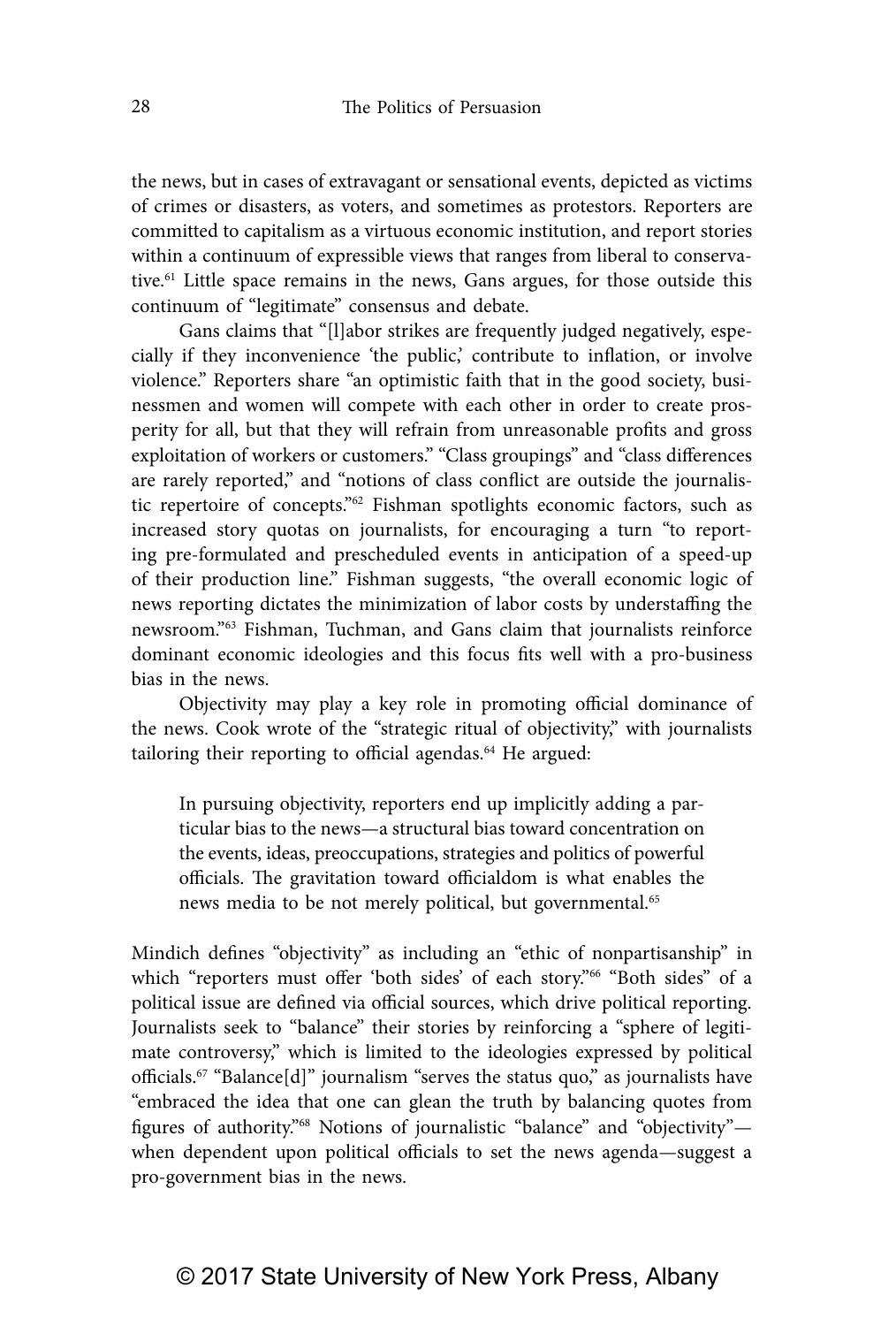# Agenda Building—Applied to Pro-Government and Pro-Business Biases

Scholars express concern that media bias is difficult to measure and demonstrate. There is concern with how to demonstrate whether news reporting represents "a fair representation of reality."69 Groeling asks whether bias can be adequately measured with regard to the process in which reporters focus on certain stories over others. Measuring bias can be difficult since "a researcher would have no idea" what potential stories a reporter was exposed to or not. Could a reporter be selecting some stories over others, in accord with one type of bias as opposed to some other bias? Fortunately, this problem is not as intractable as it first seems. Direct interactions between researchers and reporters have produced a number of studies suggesting that certain biases—such as the pro-government and pro-business biases—affect the newsgathering process. While I argue that pro-government and pro-business biases are apparent in news content, evidence suggests that these biases also influence what types of stories are marginalized or ignored. Journalists and editors admit to censoring stories that criticize advertisers for fear of losing advertising profits. On another level, I argue that market-based ideas dominate public policy news. This means that more progressive policy views do not receive much attention in the news, since these positions are embraced by neither political party. They are filtered out of policy discussions. These views may not be observed in the news—speaking to Groeling's concerns—but their omission is evidence of pro-business bias.

Evidence suggests that the pro-government bias also influences how policy issues are *not* reported. "Agenda building" refers to the process by which some political issues are heavily emphasized in the news, while others are neglected, due to the priorities of political officials. Numerous studies explore how the agenda-building process influences news content.<sup>70</sup> Some studies document how human rights violations in countries allied with the U.S. government rarely receive attention in the news, while violations in countries designated enemies of the state receive sustained coverage.<sup>71</sup> Research also concludes that, on economic policy, journalists consult some sources far more than others in deciding which stories to report and which to neglect or ignore. One survey of reporters, for example, found that political officials and business representatives were consulted most often when journalists decided what constituted legitimate economic news, while other political actors—academics, labor union representatives, and members of public interest groups—were rarely consulted.<sup>72</sup> In sum, there is little reason to suspect that pro-government and pro-business biases do not influence journalists, whether one is talking about how some stories are selected and reported, or how others are marginalized or ignored.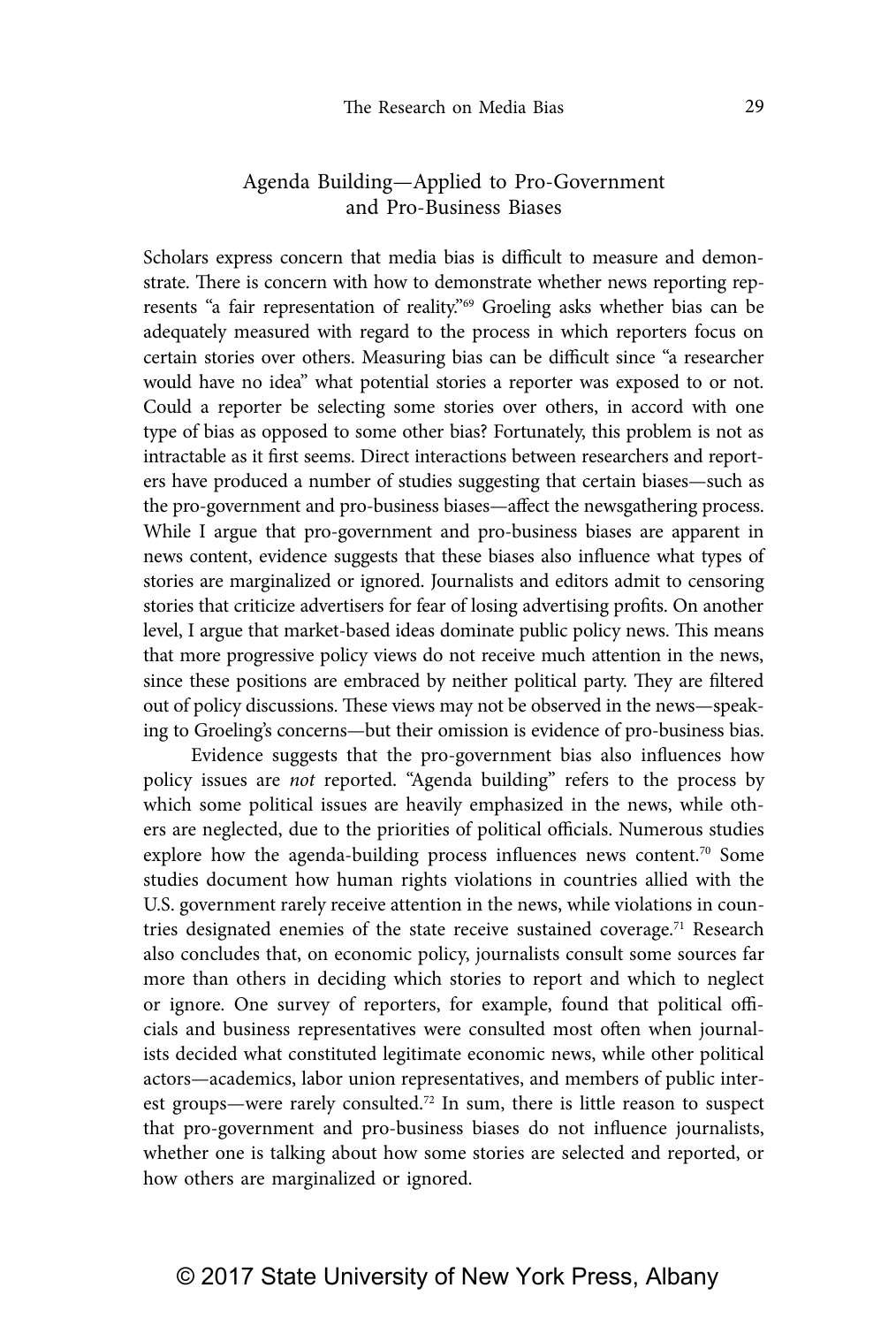### *"The Liberal Media"*

Some scholars and pundits claim that media are biased *against* business and Republican interests, while favoring liberal-Democratic ones. Conservative pundits attack journalists for slanting their reporting in a liberal direction on domestic and foreign policy.73 Sutter challenges the claim that corporate advertising pressures help censor stories that criticize business and conservative interests, suggesting instead that such criticisms *attract* viewers—thereby contributing to media corporations' profits and bottom line.74 Many pundits' attacks on "the liberal media" are derived from scholarship and watchdog groups claiming to have uncovered evidence of bias.

The liberal media claim, while popular among pundits and the public, is not without challenge. Numerous pundits and scholars question alleged liberal dominance of the media.75 One meta-analysis of various studies of media bias concluded that liberal media bias claims were not validated by available research. Examining presidential election coverage, the meta-analysis found that positive and negative media coverage in television and print was evenly split between Republican and Democratic candidates. The meta-analysis found that across numerous elections, "conservative elites' claims of liberal media bias appeared in campaign news coverage when the Republican candidate was receiving relatively favorable coverage."76 Other studies of media coverage also find no evidence of liberal or conservative bias.<sup>77</sup> Some research suggests a conservative bias in the news, while others claim that bias varies depending on the economic context.78 For example, Lee's analysis of economic reporting from 1958–2004 concludes that ideological biases in the news varied depending on factors such as inflation, unemployment, and which party was in government.<sup>79</sup>

Other scholarly research finds that coverage is biased against conservatives. In *The Media Elite*, Lichter, Lichter, and Rothman surveyed reporters and editors from major news venues, comparing their ideology to that of business leaders. Reporters and editors were characterized as liberal on social issues, and conservative on economic issues, although less conservative on economic issues than business leaders. Reporters and editors were also more likely to describe themselves as liberal, and more likely to cite liberals as reliable sources on welfare reform, liberal consumer groups as more reliable on consumer protection issues, and environmental activists as more reliable on pollution and environmental issues. Reporters were more likely to vote in elections for Democratic candidates as well.<sup>80</sup> Journalists' Democratic leanings were also reinforced in more recent surveys.<sup>81</sup>

Personal biases of reporters may translate into professional biases in reporting. The Pew Research Center's 2013 study of same-sex marriage media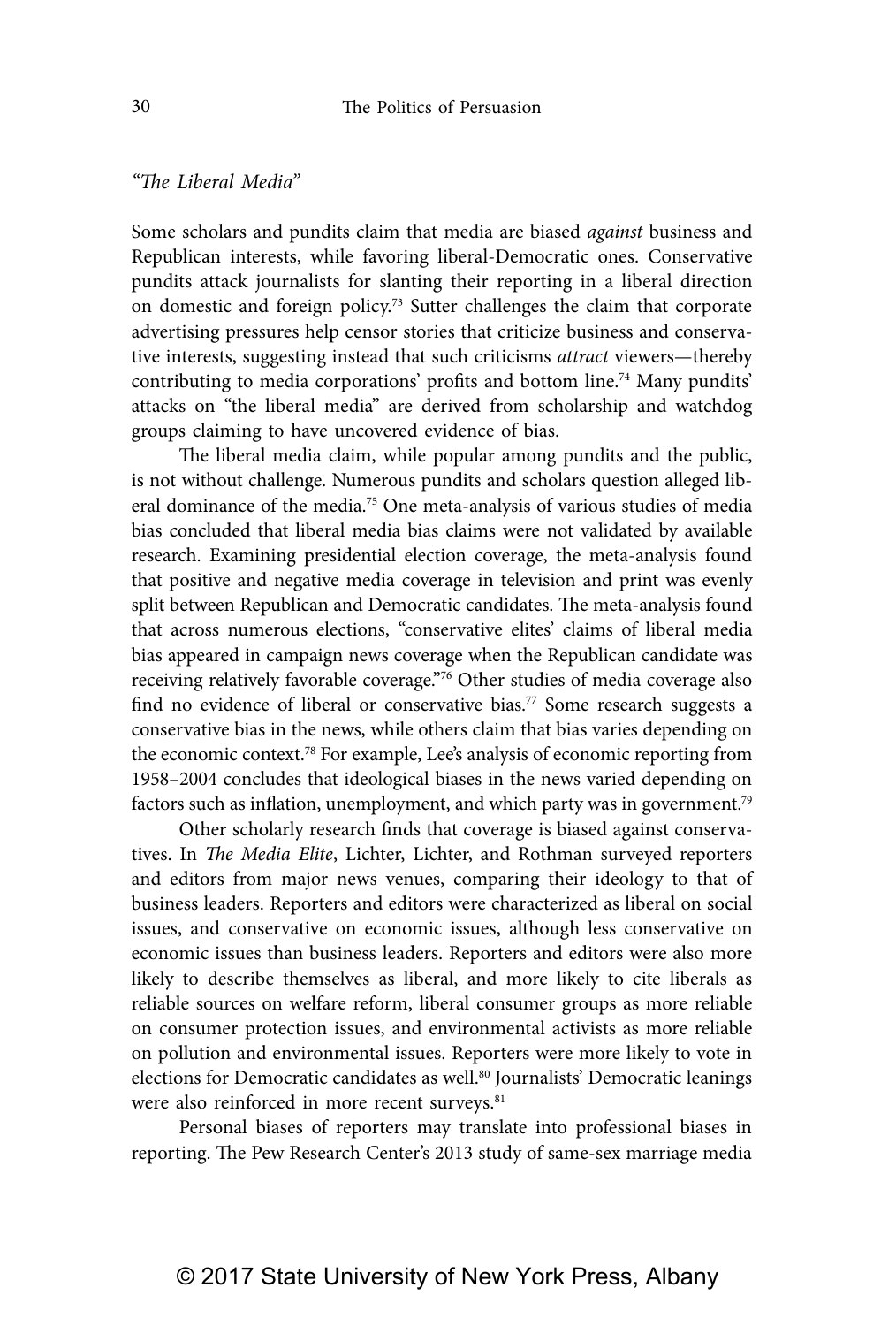coverage concluded that while 63 percent of news stories were "mixed" in their outlook on same-sex marriage, 29 percent were supportive, and just 8 percent were opposed.<sup>82</sup> Another Pew study from 2008 found that media coverage of the presidential primary elections favored Democratic over Republican candidates. 83 Other studies produce similar findings. Kuypers's review of 116 U.S. newspapers found that journalists marginalized far-left, moderate, and conservative views, in favor of "a narrow brand of liberal bias."84 Lowry concluded that reporting on economic issues was more positive during President Clinton's two terms than during President Bush's terms.<sup>85</sup> Schiffer's analysis of newspaper coverage of Senate election campaigns during the 1980s and 1990s concluded that news stories expressed a "slant" in favor of Democratic candidates.<sup>86</sup>

Other research challenges claims that entertainment programs exhibit a pro-business bias. The conservative Media Institute examined two hundred primetime programs on the three broadcast networks (ABC, CBS, and NBC), concluding that "two of three businessmen are shown as foolish, greedy or criminal, and that almost half of all work activities performed by businessmen involve illegal acts."87 Thomas and LeShay concurred with the Media Institute's findings, arguing that fictional programs on the major networks "routinely" portray the "upper class" as "engaging in a greater amount of negative behavior" than the "working class." The authors qualified their study, however, explaining that it is "wealth, not business leaders," that "has consistently been portrayed negatively in popular media."88

The highest-profile recent study to allege a liberal media bias was authored by political scientist Tim Groseclose. Groseclose argues that American journalists lie far to the left of the public. His study measures news references to liberal and conservative think tanks, research groups, and activist and advocacy organizations, comparing that reporting to Democratic and Republican references to these groups in the *Congressional Record* database. Measuring "political quotients" for both a wide variety of media outlets and members of Congress, he found that reporters were more likely than members of Congress to cite liberal groups in the news.<sup>89</sup> Groseclose's study, however, was also contested by political scientists and media scholars regarding alleged methodological flaws and unrealistic measurement expectations.<sup>90</sup> By itself, Groseclose's study does not definitely "prove" liberal media bias, but it does suggest that discussions of liberal bias remain highly relevant.

Distrust of "the liberal media" is related in significant part to the consistent efforts of conservative media pundits to convince cable and radio audiences that journalists are biased. Constant discussion of bias is correlated with growing perceptions of bias, so conservative pundits' fixation on this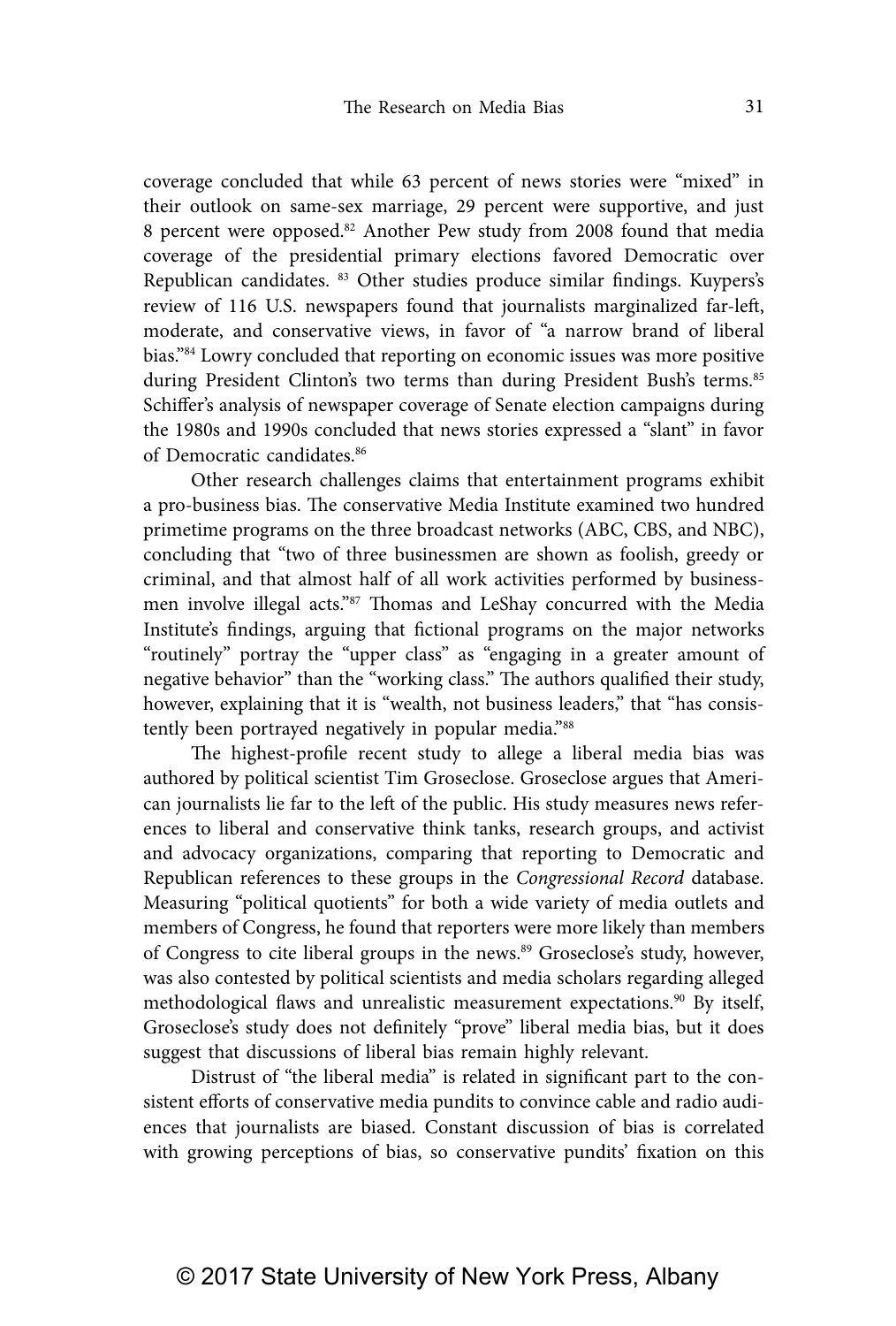issue seems to be fueling perceptions of bias.<sup>91</sup> Furthermore, bias is often in the eye of the beholder, with conservatives perceiving liberal media bias more often than liberals. This trend appears to be due in large part to the sustained conservative campaign to convince conservative Americans of such a bias.<sup>92</sup> Scholars should not ignore these trends in popular commentary and in public thought, especially when powerful forces such as political officials and pundits are responsible for driving them.

#### *Pluralism and Citizen Empowerment in the News*

The "pluralist" model of reporting claims that media include a diversity of sources, governmental and nongovernmental, in the news. Variants of the pluralism theory argue that the media empower citizens throughout the news production process. Dahl stood at the forefront of the pluralist school of American politics. In *Who Governs?* Dahl studied a single urban locale, New Haven, Connecticut, in an attempt to understand the nature of power in the city's governing structure. He was concerned with whether "the way in which political resources are distributed encourage oligarchy or pluralism?" Within a pluralist democracy, Dahl claimed, "the relationship between leaders and citizens . . . is frequently reciprocal: leaders influence the decisions of constituents, but the decisions of leaders are also determined in part by what they think are, will be, or have been the preferences of their constituents."93

While Dahl did not emphasize nongovernmental actors in the political process, an emerging literature focuses on whether reporters allow for different interests, including labor groups, business interests, public interest groups, and other nongovernmental actors, to gain meaningful access to the news. News coverage of the anti–corporate globalization movement is described as pluralistic because of the significant influence exercised by protest groups. Rojecki sketches a picture of "a much more favorable media environment for the anti-globalization movement" than previously thought, tracing an "initial focus on surface features [of the 1999 WTO protest]—costumes and stunts," that "quickly deepened to the underlying issues they symbolized." Rojecki highlighted reporters' interest in attacks on the WTO as "undemocratic," "cloaked in secrecy," "pandering to business interests," and characterizations of the organization as intent on global "domination," "imperialist intervention," and promoting "profits uber alles."<sup>94</sup> Other studies of anti-corporate globalization protests presented evidence of favorable coverage for groups challenging corporate power, even allowing protestors to overshadow government and business officials in some instances.<sup>95</sup>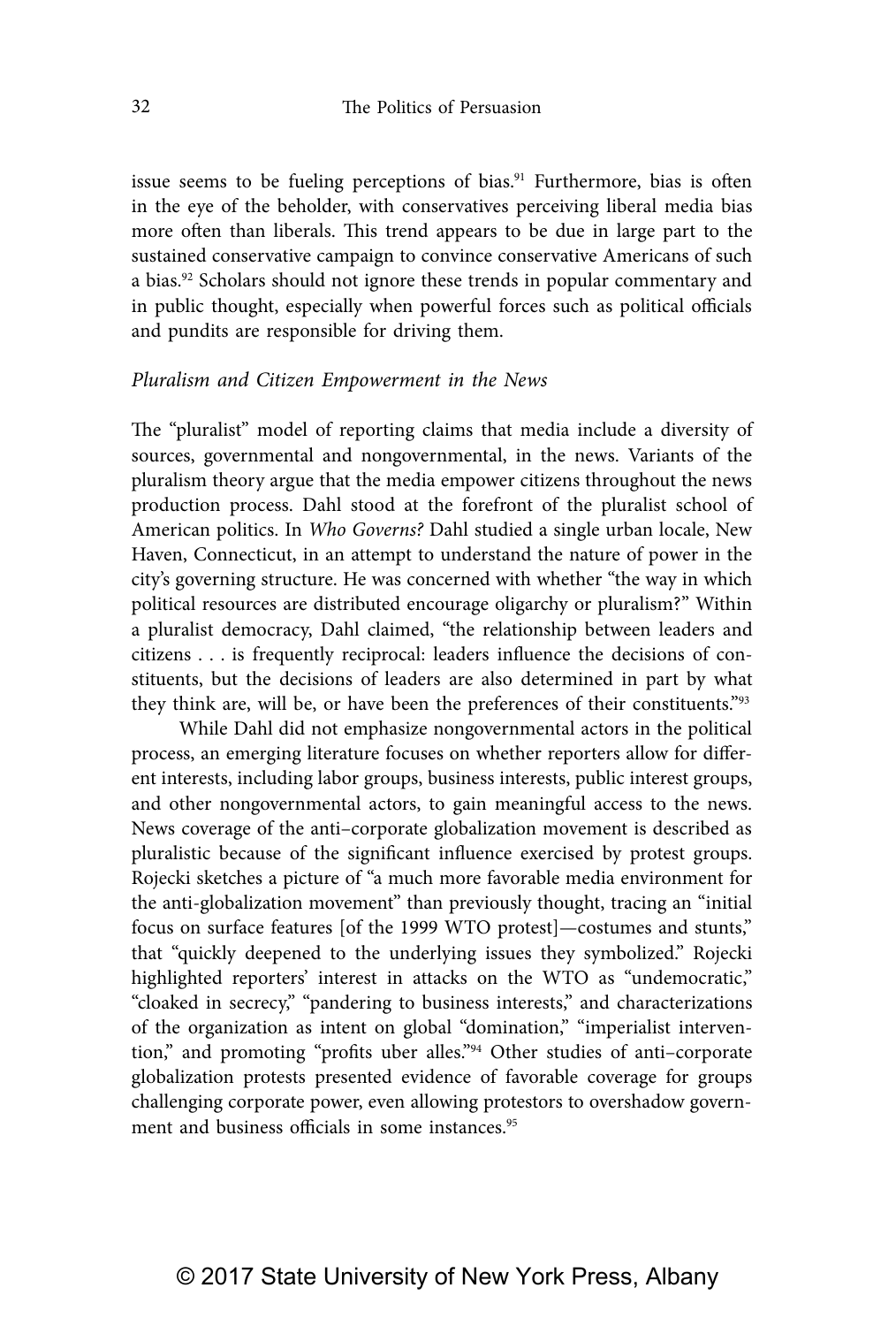Public interest groups' success in receiving media attention appears to be influenced by the strength of the groups in question. Thrall emphasizes that interest groups' success in gained media coverage is based on groups' size and economic resources. A group's level of news coverage depends on factors such as money, staff size, reputation, expertise, and name recognition.<sup>96</sup> While many interest groups are at a disadvantage due to difficulty in raising large sums of money, many are able to compensate for this weakness by attracting larger numbers of members—in the process securing greater media attention. Recent examples of public interest group successes in gaining media attention include: Occupy Wall Street, the 2011 Madison Wisconsin labor protestors, the Tea Party, environmentalists, the gay and lesbian rights movement, and protests in New York City and Ferguson, Missouri, over police brutality.

How successful are labor unions and their members and representatives at gaining attention in the news? Labor union membership fell to historic lows by the late twentieth to early twenty-first century, but studies suggest unions were at times successful in garnering sympathetic media coverage. One example is the 1997 UPS strike. While the duration of strikes is historically a significant factor for unions when it comes to receiving increased media coverage, public outreach efforts—as seen in the UPS strike—may also matter.<sup>97</sup> In his study of the 1997 UPS strike, Martin presented evidence that "many mainstream news media dropped their typical consumer-oriented frames for telling stories about labor and instead presented a range of opinions about the status of part-time workers in the economy [a major complaint of UPS workers was the shortage of full-time jobs available from the company], the years of downsizing at U.S. corporations, and the question of fair wages."98 As Martin found, however, labor victories (such as at UPS) may be episodic, limited to specific events, and failing to challenge long-term hegemonic trends in the news.<sup>99</sup> Nonetheless, Martin's study suggested that workers can successfully organize in order to receive more sympathetic news coverage. Similarly, Ryan's analysis of the UPS strike concluded that coverage represented a collective victory for labor, exploring how workers came together to exploit various "cracks" or "narrow opportunities" in news reporting, promoting a positive image of labor as needing a raise and deserving fairer working conditions.<sup>100</sup>

Kumar's study of the UPS strikes adds more nuance and depth to previous studies, yet still suggests there is room in the news for nongovernmental actors. In the strike, Teamsters succeeded in "breaking through" to mainstream America, gaining sympathy from the public, although there was some resistance from various media.101 Kumar found *USA Today* and NBC to be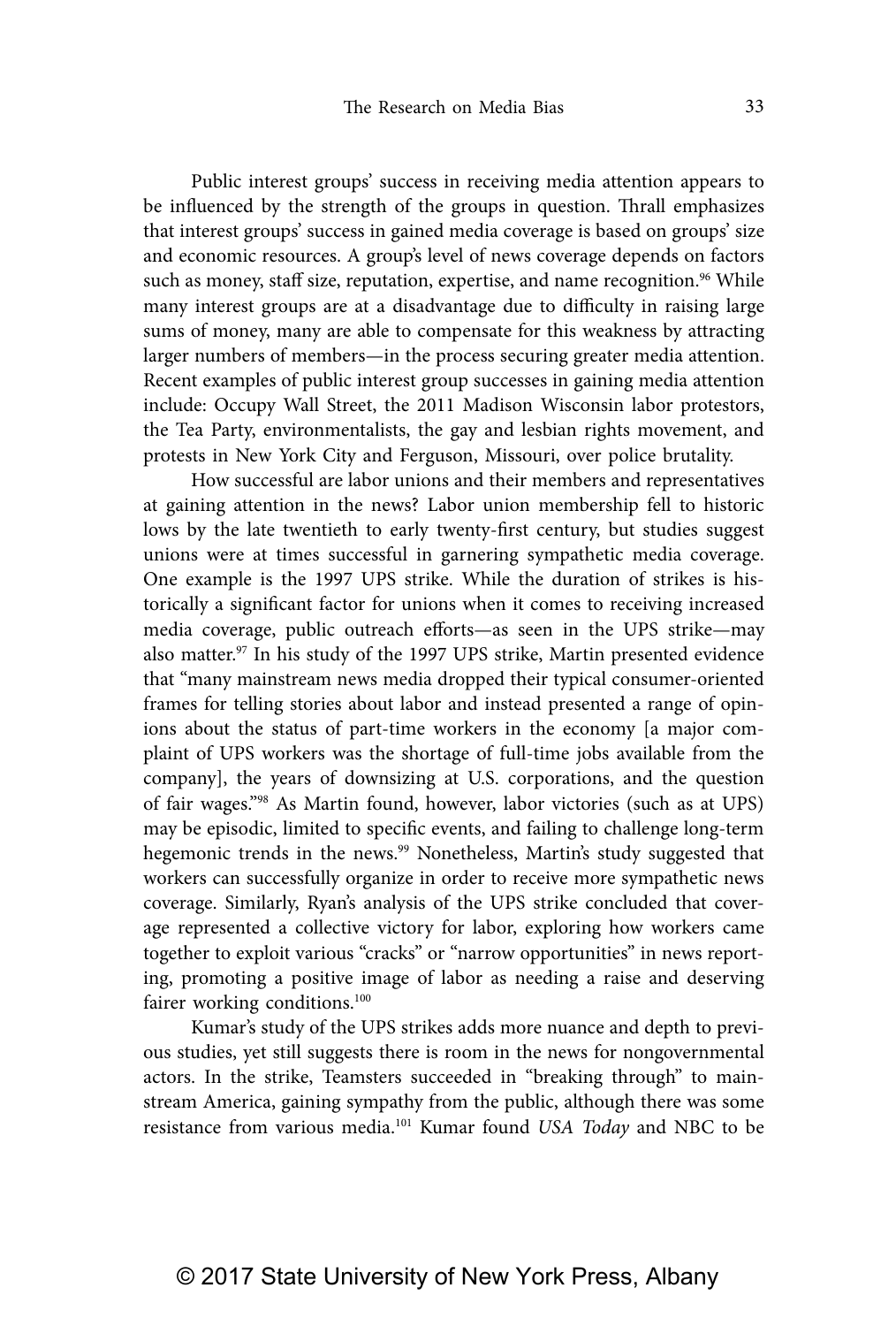the least sympathetic to the UPS strike, relying overwhelmingly on shallow coverage that failed to examine strikers' grievances. The *Washington Post* and CBS were somewhere in between—not necessarily antagonistic to strikers but not emphasizing worker grievances either. Finally, the *New York Times* and ABC were the most open to workers' interests, although hardly crusading for their cause. The *New York Times* was more likely to quote Teamster sources, for example, than *USA Today* and the *Washington Post*, while ABC was more likely to stress the public's sympathy with strikers. NBC was more likely to emphasize sporadic picket line violence, in a sensationalistic manner.<sup>102</sup>

Beyond strike coverage, other pluralistic studies suggest significant space in reporting for citizen groups. Berry presented evidence that interest groups play an important role in influencing the news. He sampled television newscasts in the mid-1990s from ABC, CBS, CNN, and NBC, finding that interest groups were referenced 847 times in the 295 newscasts, or 2.9 times per newscast.<sup>103</sup> Citizens groups were included in newscasts even more often than business groups or trade associations.104 Berry concluded that, based on his results, there is an "enormous over-representation of citizen groups" in news coverage, despite the fact that "they are but a small part of the lobbying population."105

Grossmann also presents evidence of a significant public interest group presence in the news. He argues that "advocacy organizations and the media rely on one another to set the political agenda and engage in debate over major public issues." Factors such as the "size of the political staff" and "membership" for interest groups, "the age of the organization," and the "breadth of its agenda," are significant predictors of media attention.106 Berry's and Grossman's findings reinforce the pluralist theory by suggesting that citizen group activism results in greater attention to their messages in the news.

Finally, other research suggests news outlets fulfill a pluralistic function by "giving the public what it wants" in political reporting. These scholars describe a "demand side" model of reporting, arguing that consumer demand for news content drives the creation of content. Studies by Hamilton, Gentzkow, and Shapiro suggest that news outlets tailor the alleged slants in reporting to readers' ideological preferences, while Hamilton suggests that the decline of traditional "hard news" stories is the result of declining public interest in such stories.107 In *The People's News*, Uscinski claims that public political preferences cause ideological biases in the news.<sup>108</sup> Changes in American partisanship (the percent of people identifying with one party or another) produce a change in how often journalists report issues that are more likely to be "owned" by one party or the other. Issue ownership refers to certain issues that are seen as more credibly dealt with by one party. For example,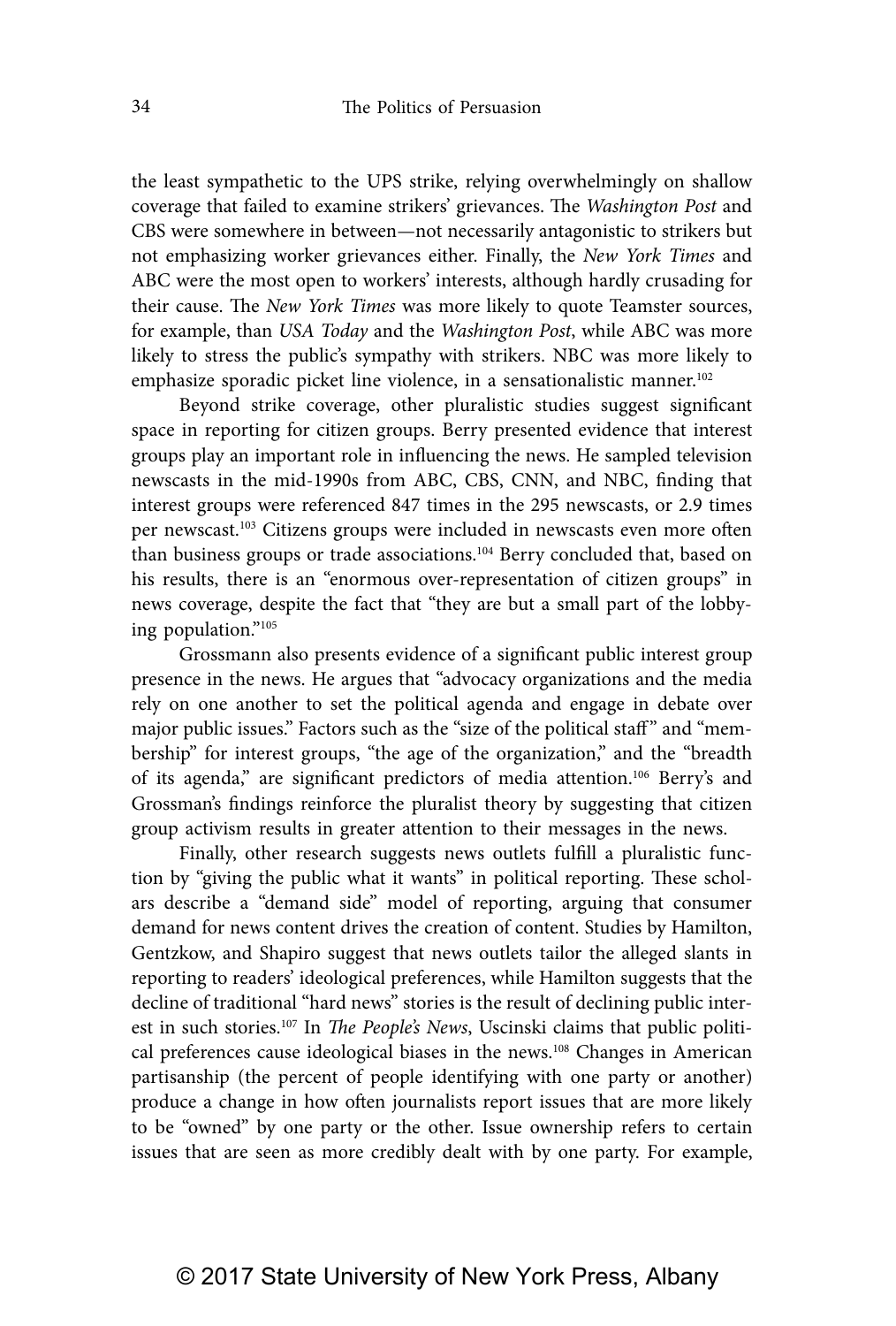civil liberties and welfare issues are deemed the province of Democrats, and national security and law and order issues are "owned" by Republicans. Uscinski's findings suggest that journalists empower the public to influence the types of issues appearing in the news and how they are reported.

### *The Bad News Bias*

The final theory claims that a bad news bias pervades the news. This theory contends that journalists are heavily critical of government, overemphasizing negativity in political stories. Officials supposedly encounter difficulties promoting their agendas in the news, due to the critical coverage produced by reporters.

The bad news theory is supported by numerous scholars. Cohen claims that coverage of presidents has become increasingly negative over the decades.<sup>109</sup> Patterson contends that reporting on elections from the 1960s through the 1990s grew progressively more negative in covering candidates. Increasing negativity produced an increase in voters' skepticism of the candidates.110 Studies of election advertisements and news coverage also document growing negativity.<sup>111</sup> Other research links consumption of news with increased negativity on the part of audiences. Hetherington finds evidence of a "negative economic news bias dating at least to the Carter presidency." In the 1992 presidential election, he concludes, "the more news voters consumed and the closer they followed the campaign through the media, the worse their retrospective assessments of the economy were."<sup>112</sup> Another study finds that the frequency of negative reporting on the economy is linked to the unemployment level, the rate of change of unemployment, and fluctuations in inflation.<sup>113</sup>

According to bad news scholars, journalists limit political leaders' policymaking powers. For example, media critics attack journalists for supposedly undermining support for U.S. wars. The conservative Media Research Center reviewed coverage of the Iraq war from the major broadcast networks, and concluded that reporting was "overwhelmingly pessimistic," with terrorist attacks "the centerpiece of TV's war news."114 Another study by Baum and Groeling depicted television news as overrepresenting within-party criticisms of the president, and underrepresenting across-party praise for the president during times of war. Overreporting of within-party disagreements, they contend, turns members of the president's party against the president, since these partisans see within-party attacks as novel and noteworthy, in contrast to criticisms coming from the other party, which are seen as less interesting "cheap talk."115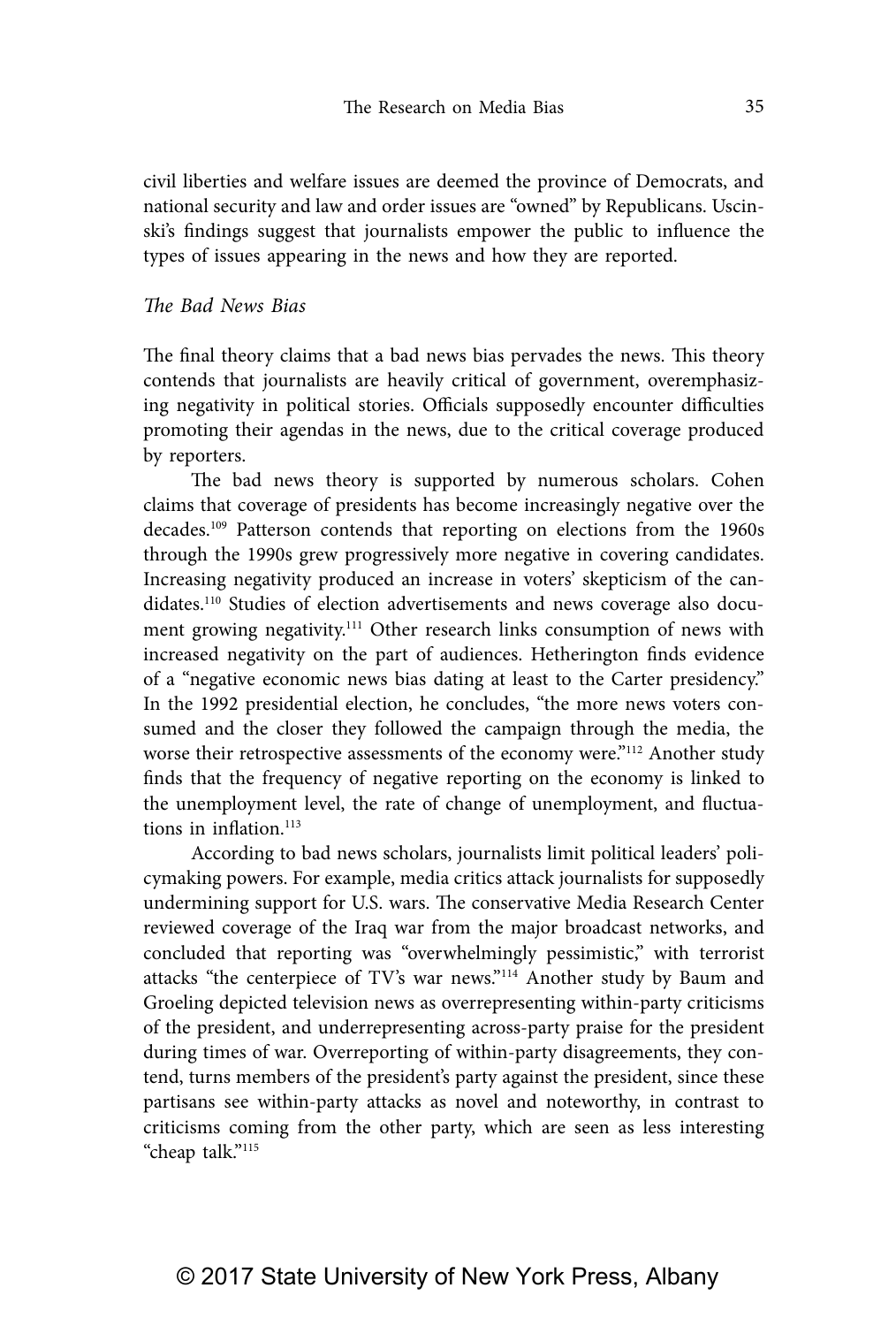Research on domestic policy reporting also claims a bad news bias. Groeling claims that journalists overreport criticisms occurring within the president's party on domestic policy. Criticisms from within the president's party account for most of the comments about the president in the news.<sup>116</sup> Because of this negativity, Groeling claims that unified party control of government is, paradoxically, detrimental to the president's agenda.<sup>117</sup> Attention to the news, he finds, produces growing public cynicism toward the president's party, undermining its ability to govern.<sup>118</sup>

Other studies implicate journalists in disseminating bad news. Lichter and Noyes emphasize the dominance of "hate campaign journalism," which is aided by the "media's persistent negativism."119 Lichter and Noyes evaluate the tone of television network economic coverage during the 1992 presidential campaign, concluding that "negative assessments of the state of the economy outweighed positive ones—in election and non-election stories alike," with negative economic evaluations accounting for 87 percent of all economic assessments.120 Kerbel claims that bad news overwhelmed good news in presidential campaigns from the 1980s onward, with television news becoming more critical, more sound-bite-oriented, and increasingly scandal-oriented.<sup>121</sup> Farnsworth's and Lichter's analysis of presidential campaigns from 1988 to 2000 concluded that negative media assessments of candidates increased from 1988 to 2000, overshadowing positive assessments. News stories became less issue-oriented, with sound bites being increasingly critical of presidential candidates.122

Another type of bad news research suggests that journalists fixate on strategic angles in news stories, thereby fostering public cynicism. Cappella and Jamieson argue that strategic news frames are increasingly common, and that these frames prime audiences into accepting cynical assessments of the political process. Strategic frames "draw the audiences' attention to the motivations of the people depicted . . . with the focus of strategic coverage squarely on winning and losing and the self-interest implied by this orientation, the traits activated are likely to be negative ones indicative of artifice, pandering, deceit, staging, and positioning for advantage—in general, mistrustfulness."123 In other words, strategic news frames foster increased public cynicism toward government.124 Such cynicism is thought to be a direct product of the bad news bias.

Finally, some research in sociology and political science suggests that a bad news bias is prominent in reporting of economic trends, crime and anticrime policy, and in the war on terrorism. According to Lowry, news stories on negative economic trends are significantly longer than stories on positive economic developments.125 Research on reporting of crime finds that